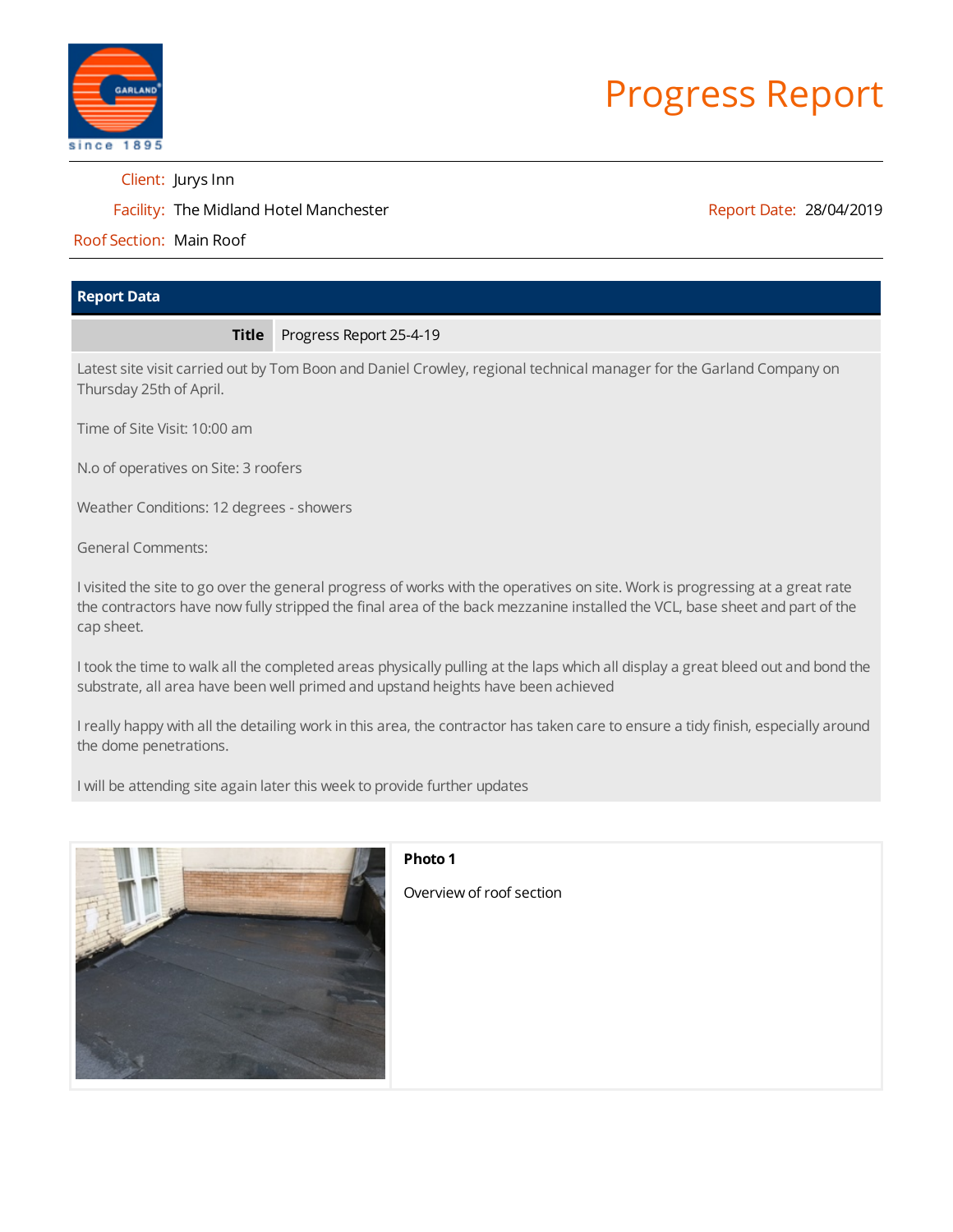# **Photo 2**

Overview of roof section





# **Photo 3**

required bleed out achieved



#### **Photo 4**

All upstand membranes are well bonded



## **Photo 5**

Sole plate has been used